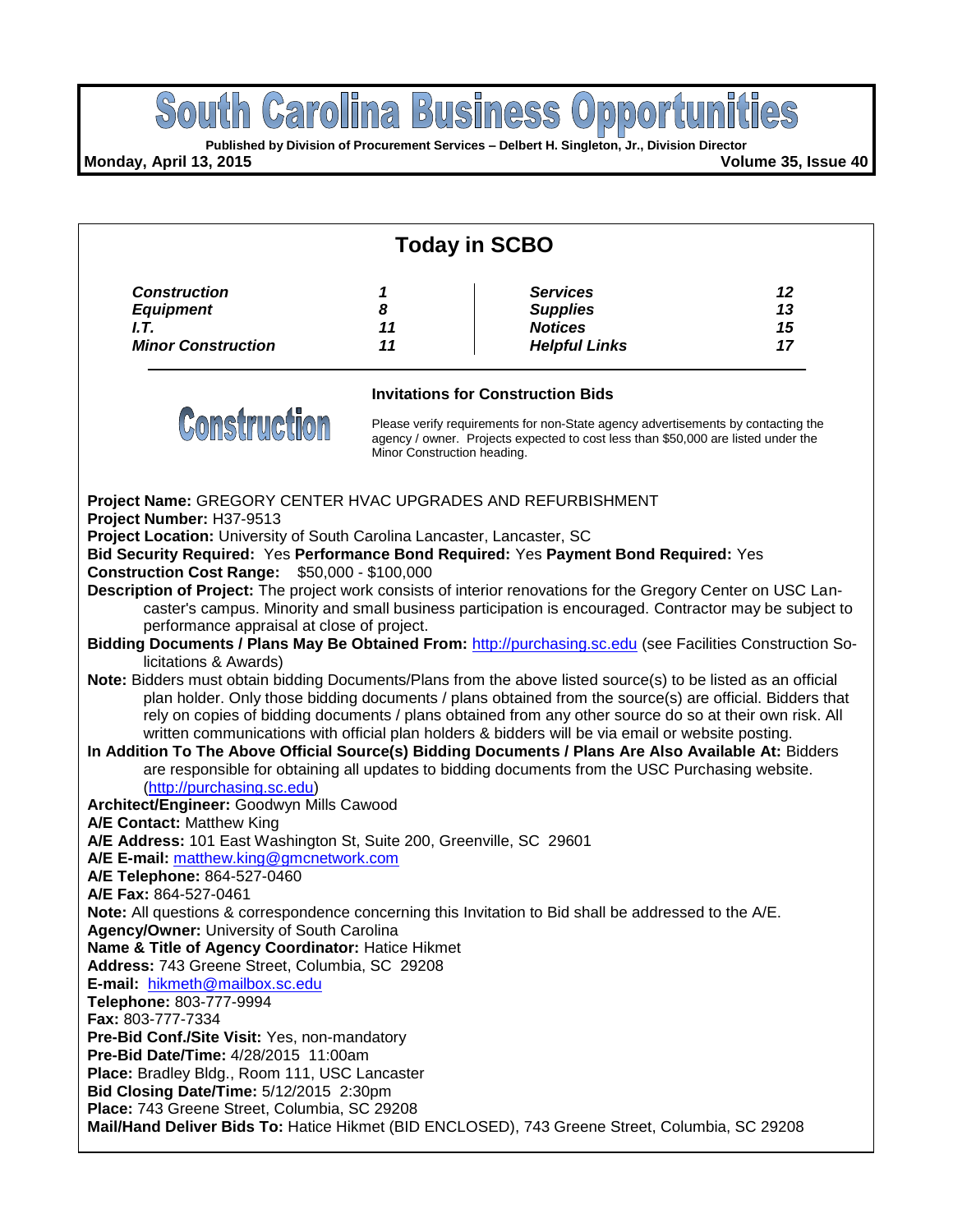**Monday, April 13, 2015 2 Volume 35, Issue 40**

**Project Name:** COURTHOUSE REPAVING AND BRADLEY STREET PARKING LOT **Project Number:** 15117 **Project Location: McCormick County, SC Bid Security Required:** Yes **Performance Bond Required:** Yes **Payment Bond Required:** Yes **Construction Cost Range:** \$200,000 **Description of Project:** Division 1: Reconstruct existing courthouse parking lot including removal or existing asphalt (2245 SY) and placing new asphalt pavement (2225 SY), Division 2: Construct new parking lot (2668 SY) at Bradley Street Park **Bidding Documents / Plans May Be Obtained From:** HB Engineering **Plan Deposit:** \$75 (Free if by email), nonrefundable **Architect/Engineer:** HB Engineering **A/E Contact:** Tom Britt **A/E Address:** 720 Old Cherokee Road, Lexington, SC 29072 **A/E E-mail:** [tombritthb@gmail.com](mailto:tombritthb@gmail.com) **A/E Telephone:** 803-957-7027 **A/E Fax:** 877-728-0808 **Agency/Owner:** McCormick County **Name & Title of Agency Coordinator:** Tom Britt, County Engineer **Address:** 720 Old Cherokee Road, Lexington, SC 29072 **E-mail:** [tombritthb@gmail.com](mailto:tombritthb@gmail.com) **Telephone:** 803-957-7027 **Fax:** 877-728-0808 **Bid Closing Date/Time:** 5/7/2015 2:00pm **Place:** McCormick County Administration Office, 610 S. Mine St., McCormick, SC 29835 **Mail/Hand Deliver Bids To:** McCormick County, 610 South Mine Street, McCormick, SC 29835

**Project Name:** LORENZ AND WILKIE ROAD PAVING **Project Number:** 13133 **Project Location:** McCormick County, SC **Bid Security Required:** Yes **Performance Bond Required:** Yes **Payment Bond Required:** Yes **Construction Cost Range:** \$250,000 **Description of Project:** Paving of Lorenz Road (2155 SY) and Wilkie Road (6397 SY) **Bidding Documents / Plans May Be Obtained From:** HB Engineering **Plan Deposit:** \$75 (Free if by email), nonrefundable **Architect/Engineer:** HB Engineering **A/E Contact:** Tom Britt **A/E Address:** 720 Old Cherokee Road, Lexington, SC 29072 **A/E E-mail:** [tombritthb@gmail.com](mailto:tombritthb@gmail.com) **A/E Telephone:** 803-957-7027 **A/E Fax:** 877-728-0808 **Agency/Owner:** McCormick County **Name & Title of Agency Coordinator:** Tom Britt, County Engineer **Address:** 720 Old Cherokee Road, Lexington, SC 29072 **E-mail:** [tombritthb@gmail.com](mailto:tombritthb@gmail.com) **Telephone:** 803-957-7027 **Fax:** 877-728-0808 **Bid Closing Date/Time:** 5/7/2015 2:00pm **Place:** McCormick County Administration Office, 610 S. Mine St., McCormick, SC 29835 **Mail/Hand Deliver Bids To:** McCormick County, 610 South Mine Street, McCormick, SC 29835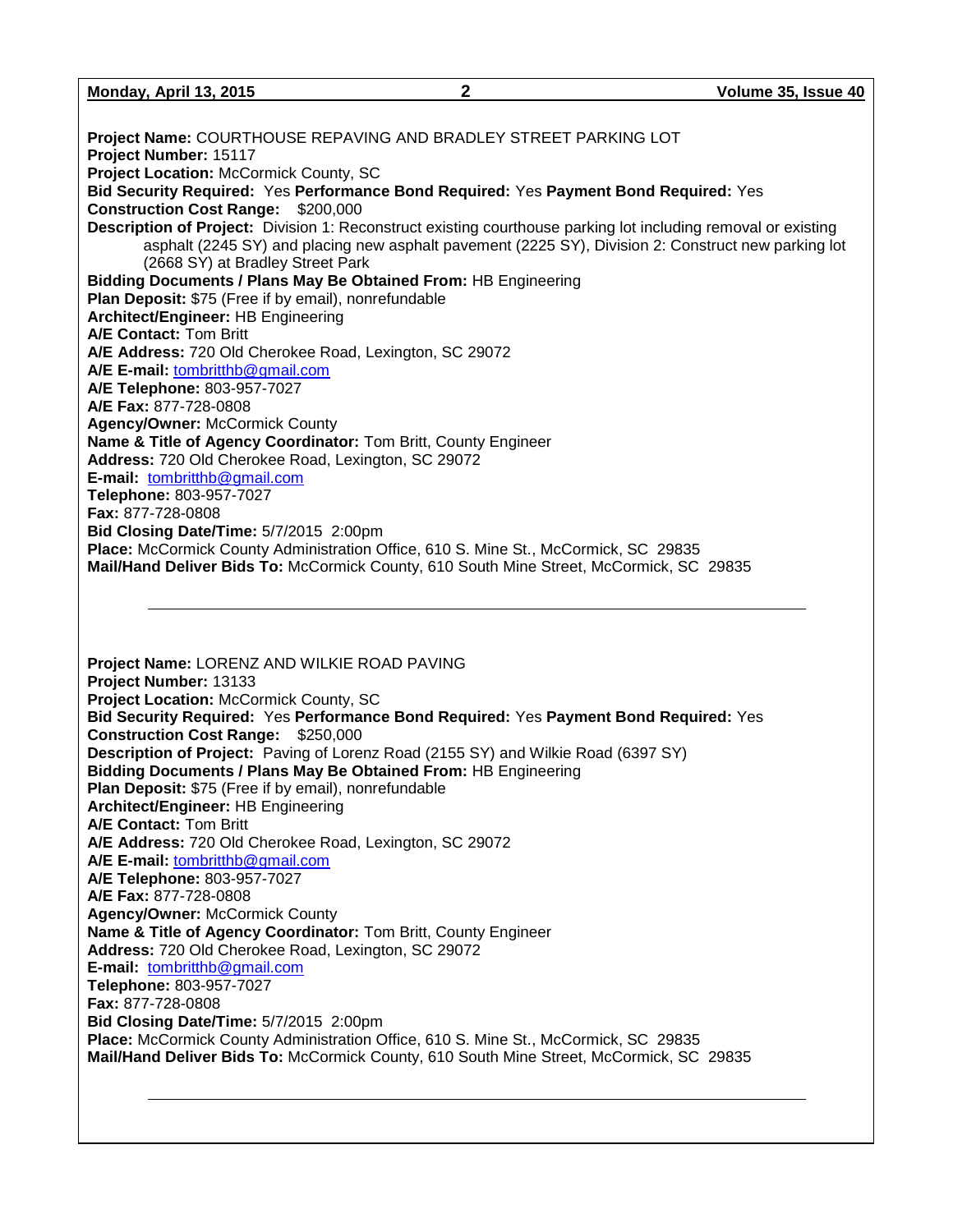**Monday, April 13, 2015 3 Volume 35, Issue 40 Project Name:** JESSE BOYD ELEMENTARY SCHOOL SITE IMPROVEMENTS - PHASE TWO **Project Number:** 013407 IFB 14-15-17 **Project Location:** 1505 Fernwood Glendale Road, Spartanburg, South Carolina 29307 **Bid Security Required:** Yes **Performance Bond Required:** Yes **Payment Bond Required:** Yes **Description of Project:** Site Improvements **Bidding Documents / Plans May Be Obtained From:** Hard copies of bidding requirements, plans and specifications may be purchased direct from ARC, 7092 Howard St., Spartanburg, SC 29303. To pre-order sets, contact Susan Wilson at 864-585-8388 or email [susan.wilson@e-arc.com.](mailto:susan.wilson@e-arc.com) To electronically view the bidding requirements, plans and specifications free of charge, log on to ARC's plan room at [www.e](http://www.e-arc.com/)[arc.com.](http://www.e-arc.com/) Note: In order to receive electronic notification concerning release of addenda, bidders and sub-bidders must register their intent to bid this project with Sue Wiltfang at McMillan Pazdan Smith [\(swiltfang@mcmillanpazdansmith.com\)](mailto:swiltfang@mcmillanpazdansmith.com) or 864-585-5678. **Plan Deposit:** Plans and specs must be purchased. **Architect/Engineer:** McMillan Pazdan Smith Architecture **A/E Contact:** Donald L. Love, Jr., AIA **A/E Address:** 127 Dunbar St. Spartanburg, SC 29306, P.O. Box 5331 Spartanburg, SC 29304 **A/E E-mail:** [dlove@mcmillanpazdansmith.com](mailto:dlove@mcmillanpazdansmith.com) **A/E Telephone:** 864-585-5678 **A/E Fax:** 864-542-9451 **Agency/Owner:** Spartanburg School District Seven **Name & Title of Agency Coordinator:** Terry Gilmer **Address:** 717 Union Street, Spartanburg, SC 29306 **E-mail:** [tgilmer@spart7.org](mailto:tgilmer@spart7.org) **Telephone:** 864-594-4500 **Pre-Bid Conf./Site Visit:** Yes, mandatory **Pre-Bid Date/Time:** 4/20/2015 4:00pm **Place:** Jesse Boyd Elementary School, 1505 Fernwood Glendale Road, Spartanburg, South Carolina 29307 **Bid Closing Date/Time:** 5/7/2015 3:00pm **Place:** 610 Dupre Drive, Spartanburg, South Carolina 29307 **Mail/Hand Deliver Bids To:** John Paul, 610 Dupre Drive, Spartanburg, South Carolina 29307 **Project Name:** CHESNEE MIDDLE SCHOOL - ROOF REPLACEMENT **Project Number:** 14026A **Project Location:** 805 S Alabama Ave, Chesnee, SC 29323 **Bid Security Required:** Yes **Performance Bond Required:** Yes **Payment Bond Required:** Yes **Construction Cost Range:** \$290,000 - \$330,000 **Description of Project:** The complete removal and disposal of the existing PVC flexible sheet membrane (FSM) and metal & FSM flashings down to the existing flat and tapered insulation; preparations and repairs to the existing insulation as necessary; preparation to the existing seismic HVAC curbs and installation of a fluid applied flashing at these curbs; and the installation of new wood blocking, insulation overlay, mechanically attached 60 mil TPO membrane, TPO and metal flashings, metal edge trim, and associated miscellaneous work contained in the project documents. Interested bidders are required to have an office that is located within 50 miles of the project. **Bidding Documents / Plans May Be Obtained From:** The Architects Office (412 Meeting St, West Columbia, SC) **Plan Deposit:** \$100, nonrefundable **Architect/Engineer:** Jumper Carter Sease/Architects, PA **A/E Contact:** Lori M. Long, AIA **A/E Address:** 412 Meeting Street West Columbia, SC 29169 **A/E E-mail:** [llong@jcsarchitects.com](mailto:llong@jcsarchitects.com) **A/E Telephone:** 803-791-1020 **A/E Fax:** 803-791-1022 **Agency/Owner:** Spartanburg School District Two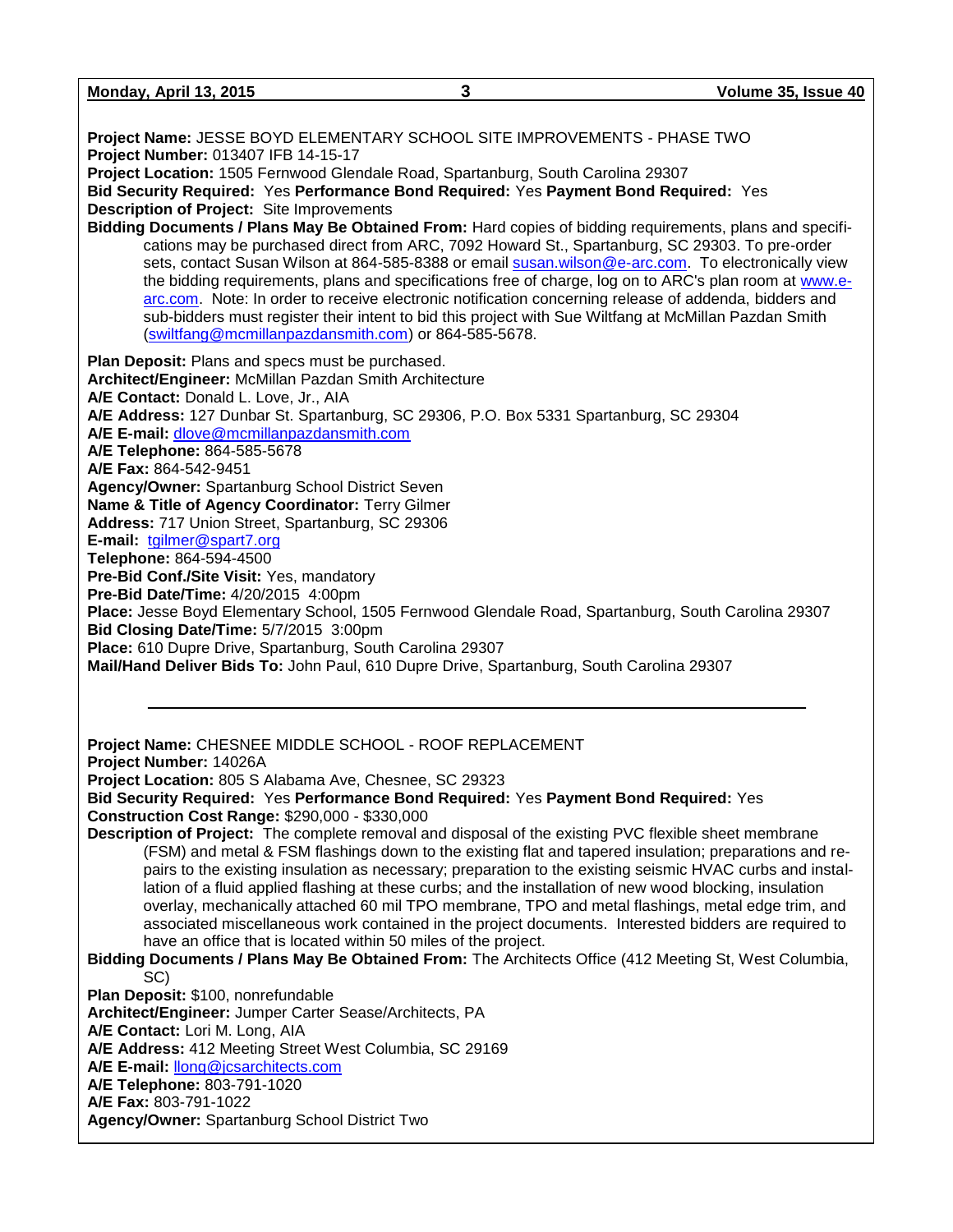**Name & Title of Agency Coordinator:** Keith Holden **Address:** Spartanburg County School District Two Maintenance Department, 1820 Old Furnace Rd., Boiling Springs, SC 29316 **E-mail:** [keith.holden@spartanburg2.k12.sc.us](mailto:keith.holden@spartanburg2.k12.sc.us) **Telephone:** 864-599-1365 **Fax:** 864-814-4937 **Pre-Bid Conf./Site Visit:** Yes, mandatory **Pre-Bid Date/Time:** 4/21/2015 3:00pm **Place:** Chesnee Middle School,805 S Alabama Ave, Chesnee, SC 29323 **Bid Closing Date/Time:** 5/5/2015 1:00pm **Place:** Spartanburg County School District Two Maintenance Department, 1820 Old Furnace Rd., Boiling Springs, SC 29316 **Mail/Hand Deliver Bids To:** Spartanburg County School District Two Maintenance Department, 1820 Old Furnace Rd., Boiling Springs, SC 29316 **Project Name:** GREENVILLE-SPARTANBURG INTERNATIONAL AIRPORT - APRON REHABILITATION PROJECT PHASE 2 **Project Number:** FAA AIP Project No. 3-45-0028-050- **Project Location:** GSP Airport, Greer, SC **Bid Security Required:** Yes **Performance Bond Required:** Yes **Payment Bond Required:** Yes **Construction Cost Range:** \$4,500,000 - \$5,000,000 **Description of Project:** The GSP Apron Rehab Project - Phase 2 consists of the second phase for the rehabilitation of the air carrier terminal apron concrete pavement and includes approximately 26,000 SY of apron rehabilitation. There is an additional bid schedule that adds an additional approximate 4,000 SY of apron rehabilitation to the project. There are also 3 alternate bids that provide three different base course options. The Contractor may also elect to reuse materials from the existing PCC pavement as base course. **Bidding Documents / Plans May Be Obtained From:** TPM, 1003 Laurens Road, Greenville, SC 29607 (864- 271-4770) **In Addition To The Above Official Source(s) Bidding Documents / Plans Are Also Available At:** AVCON, INC., 8604 Cliff Cameron Drive, Suite 152, Charlotte, NC; McGraw Hill Dodge Online Room; Carolina AGC Online Plan Room; TPM online plan room, ARC online plan room **Architect/Engineer:** AVCON Inc. **A/E Contact:** Mike Darcangelo **A/E Address:** 8604 Cliff Cameron Drive, Suite 152, Charlotte, NC 28269 **A/E E-mail:** [mdarcangelo@avconinc.com](mailto:mdarcangelo@avconinc.com) **A/E Telephone:** 704-954-9008 **A/E Fax:** 704-954-9002 **Agency/Owner:** Greenville-Spartanburg Airport District **Name & Title of Agency Coordinator:** Kevin Howell **Address:** 2000 GSP Drive, Suite 1, Greer, SC 29651 **Telephone:** 864-848-6269 **Pre-Bid Conf./Site Visit:** Yes, non-mandatory **Pre-Bid Date/Time:** 4/23/2015 2:00pm **Place:** GSP Administrative Conference Room **Bid Closing Date/Time:** 5/7/2015 2:00pm **Place:** GSP Administrative Conference Room **Mail/Hand Deliver Bids To:** GSP Airport District, Kevin Howell, VP/COO, 2000 GSP Drive, Suite 1, Greer, SC 29651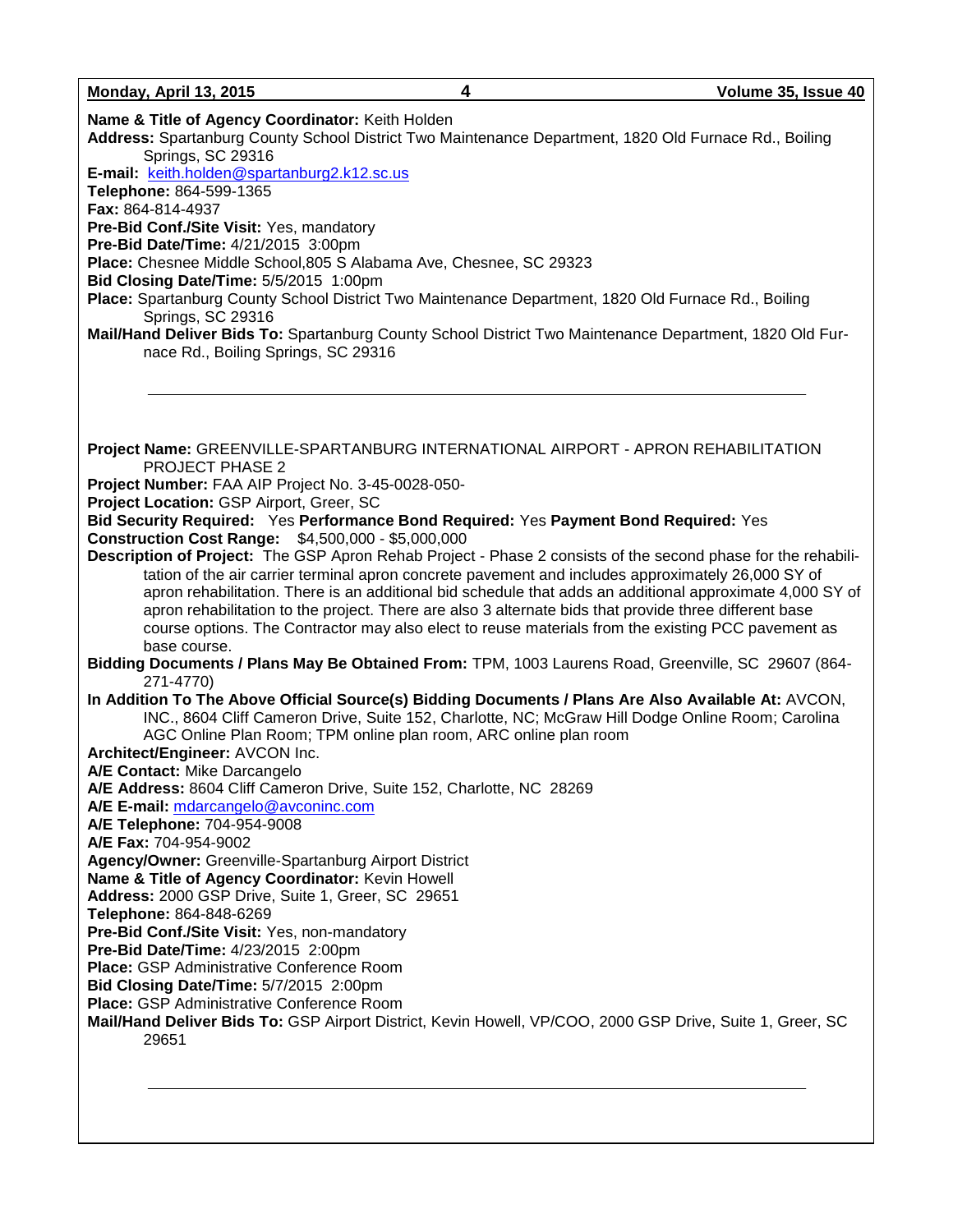# **GRIGGS ROAD ELEMENTARY SCHOOL – HVAC REPLACEMENT**

Sealed bids for construction of the Griggs Road Elementary School – HVAC Replacement will be received in person, via regular mail by U.S. Postal Service, or via special courier service at the office of the Clover School District, 604 Bethel Street, Clover, SC 29710 until but no later than 3:00pm 5/13/2015 and then publicly opened and read immediately thereafter.

Bids received after the announced time and date for submittal, whether by mail or otherwise, will be rejected. Bidders are responsible for ensuring their Bid is received before the deadline indicated. Bids submitted by telephone, email, text message, or facsimile shall not be accepted.

The Work consists of the following: Remove and replace the Roof Top Units and adding HVAC Controls to the entire school.

A non-mandatory pre-bid conference will be held on 4/30/2015 at 2:00pm at the office of the Clover School District, 604 Bethel Street, Clover, SC 29710. Responses to any questions/clarifications will be in the form of addenda, if required. The last day for questions/clarifications shall be placed by the end of the day 5/6/2015. The Griggs Road Elementary School will be available for bidders to review immediately after the pre bid meeting.

Drawings will be available after 4/17/2015. Bidders may obtain, and/or examine electronic Bidding Documents by visiting [www.moseleyarchitects.com,](http://www.moseleyarchitects.com/) "Bidding."

In order for Moseley Architects to maintain an accurate list of planholders (General Contractor's only), each GC shall forward and complete the following required steps:

Submit the following information to Moseley Architects: ATTN: Kerry Petrie [\(kpetrie@moseleyarchitects.com\)](../../546128/BID/kpetrie@moseleyarchitects.com) Company Name: Address: Phone/Fax Number: Email Address: Contact Person:

Visit [www.moseleyarchitects.com,](http://www.moseleyarchitects.com/) "Bidding"(Griggs Road Elementary School HVAC Replacement ), click on "Bid Documents", and follow the instructions located at the top of the page to "Request a key". Once complete, access to the electronic Bidding Document files can be obtained, saved, and or examined as needed. Addenda for the project will be posted to the above listed website. Any questions relating to the Bidding Documents shall be in writing and directed to the architect, Moseley Architects at 704-540-3755, or visit [www.moseleyarchitects.com/bidding](http://www.moseleyarchitects.com/bidding)

#### **CLOVER HIGH SCHOOL -- HVAC AND LOCKER ROOM RENOVATION**

Sealed bids for construction of the Clover High School, 400 wing HVAC and Locker Room Renovation, will be received in person, via regular mail by U.S. Postal Service, or via special courier service at the office of the Clover School District, 604 Bethel Street, Clover, SC 29710 until but no later than 2:00pm on 5/13/2015 then publicly opened and read immediately thereafter.

Bids received after the announced time and date for submittal, whether by mail or otherwise, will be rejected. Bidders are responsible for ensuring their Bid is received before the deadline indicated. Bids submitted by telephone, email, text message, or facsimile shall not be accepted.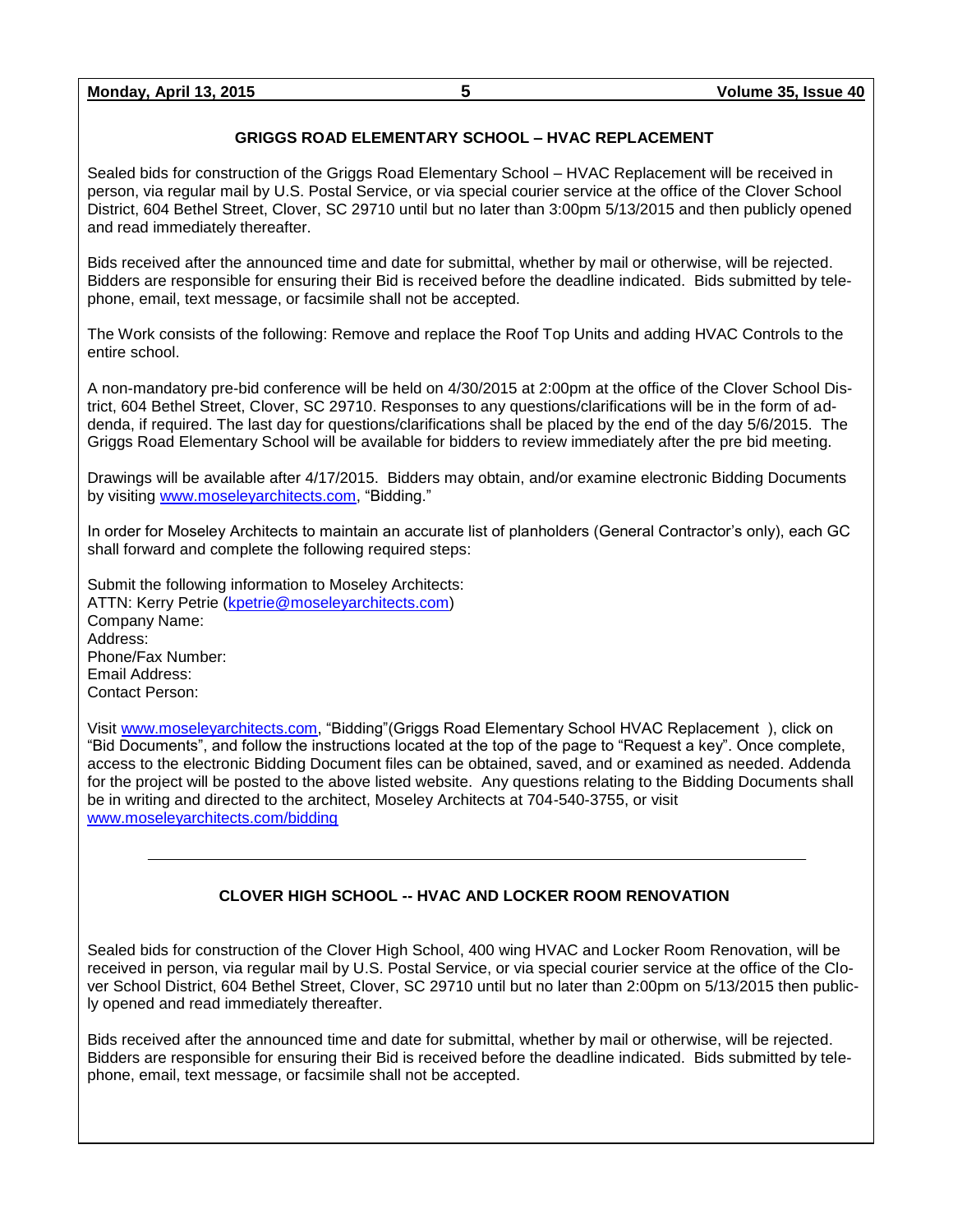**Monday, April 13, 2015 6 Volume 35, Issue 40**

The Work consists of the following: New HVAC, and ceilings on the lower lever of the 400 Wing at Clover High School. Renovate the two locker rooms and showers to receive new finishes, lighting and plumbing fixtures.

A non-mandatory pre-bid conference will be held on 4/30/2015 at 4:00pm at the office of the Clover School District, 604 Bethel Street, Clover, SC 29710. Responses to any questions/clarifications will be in the form of addenda, if required. The last day for questions/clarifications shall be placed by the end of the day 5/6/2015. The Clover High School 400 wing and surrounding site will be available for bidders to review immediately after the pre bid meeting.

Drawings will be available after 4/17/2015. Bidders may obtain, and/or examine electronic Bidding Documents by visiting [www.moseleyarchitects.com,](http://www.moseleyarchitects.com/) "Bidding." In order for Moseley Architects to maintain an accurate list of plan holders (General Contractor's only), each GC shall forward and complete the following required steps:

Submit the following information to Moseley Architects: ATTN: Kerry Petrie [\(kpetrie@moseleyarchitects.com\)](../../546128/BID/kpetrie@moseleyarchitects.com) Company Name: Address: Phone/Fax Number: Email Address: Contact Person:

Visit [www.moseleyarchitects.com,](http://www.moseleyarchitects.com/) "Bidding" (Clover High School 400 Hall Renovations) click on "Bid Documents", and follow the instructions located at the top of the page to "Request a key". Once complete, access to the electronic Bidding Document files can be obtained, saved, and or examined as needed. Addenda for the project will be posted to the above listed website. Any questions relating to the Bidding Documents shall be in writing and directed to the architect, Moseley Architects at 704-540-3755, or visit [www.moseleyarchitects.com/bidding.](http://www.moseleyarchitects.com/bidding)

# **SPRINGWOOD CEMETERY GATE**

#### **IFB NO. 15-3494**

The City of Greenville is requesting SEALED bids from qualified contractors to construct a new entry gate and associated features, per the drawings titled "A New Gate for Springwood Cemetery", located at the Springwood Cemetery entrance on North Church Street, near the intersection of East Elford Street. The contractor chosen to complete the work will be responsible for providing all materials and labor needed to complete the job. It is the contractor's responsibility to visit the site and review all construction plans.

The drawings may be obtained by sending an email request to [mdiaz@greenvillesc.gov.](mailto:mdiaz@greenvillesc.gov) A link to the drawings will then be emailed to the requester. The drawings can be viewed and downloaded at no cost from the website.

A Certified Check, Cashier's Check or Bid Bond in the amount of FIVE PERCENT (5%) of the bid made payable to the City of Greenville will be required to accompany each bid. Performance and Payment Bonds will be required of the successful bidder after acceptance of offer by the City.

Bid packet may be obtained online at<http://www.greenvillesc.gov/OMB/BidsRfps.aspx> or from the City of Greenville, Purchasing Division, 7th Floor, City Hall, 206 South Main Street, Greenville, South Carolina or contact Maribel Diaz at [mdiaz@greenvillesc.gov](mailto:mdiaz@greenvillesc.gov) or 864-467-4547.

Sealed Bids will be received in the City of Greenville's Purchasing Division, until 2:00pm on 4/23/2015. At said place and time, and promptly thereafter, all sealed bids that have been duly received will be publicly opened and read aloud. The deadline for questions is 2:00pm on 4/17/2015.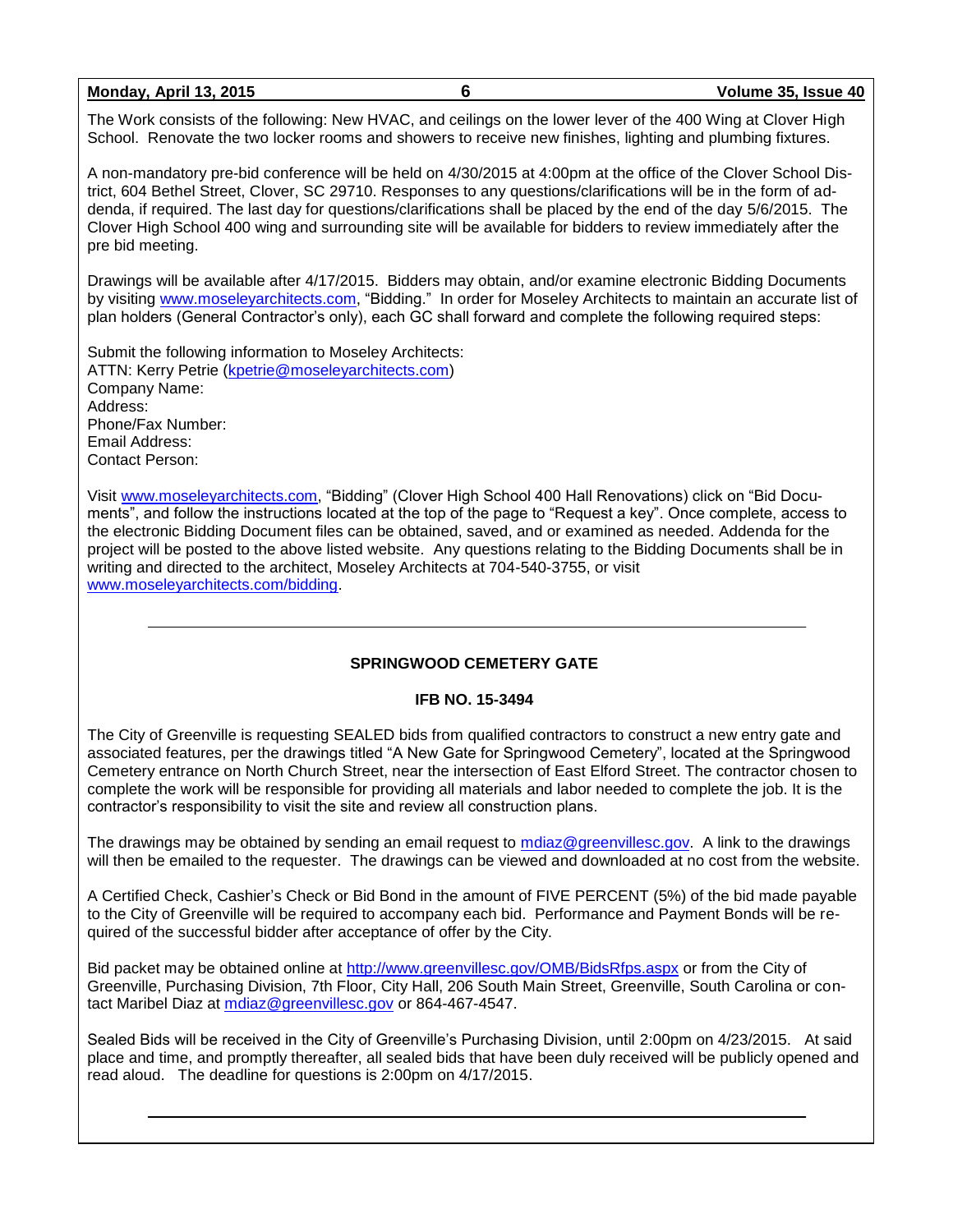# **GROUND SERVICE EQUIPMENT PAD AND BLAST FENCE PROJECT**

#### **CHARLESTON INTERNATIONAL AIRPORT**

The Charleston County Aviation Authority is requesting Statements of Qualifications from interested Prime Contractors for the Ground Service Equipment Pad and Blast Fence Project at Charleston International Airport, Charleston, South Carolina.

Written statements will be received up to the hour of 2:00pm on 5/19/2015. All statements shall be addressed to:

Charleston County Aviation Authority Attention: John A. Connell, P.E. 5500 International Boulevard, 101 Charleston, South Carolina 29418-6911

and clearly marked: STATEMENT OF QUALIFICATIONS FOR THE GROUND SERVICE EQUIPMENT PAD AND BLAST FENCE PROJECT PROCUREMENT NO.: 2015-116-CHS CHARLESTON INTERNATIONAL AIRPORT

Statement of Qualifications Submittal Packages may be obtained by downloading them from the Charleston County Aviation Authority Project and Proposals Bidroom located on the web at [www.portal-chs-airport.com.](http://www.portal-chs-airport.com/)

Any questions and/or comments concerning this request for Statements of Qualifications should be directed in writing to John A. Connell, P.E., Deputy Director of Airports - Facilities, at the above physical address or via email to [CCAAengineering@chs-airport.com.](mailto:CCAAengineering@chs-airport.com) The Charleston County Aviation Authority will not be responsible for any oral instructions with regards to this Notice.

A Non-Mandatory Pre-Submittal Conference will be held on 4/ 22/2015 at 2:00pm at the offices of the Charleston International Airport Terminal Annex Building, 5550 Porsche Boulevard, 2nd Floor, Charleston, SC.

# **NEW FIRE STATION FOR BRITTON'S NECK / GRESHAM**

Sealed bids from Contractors properly licensed in South Carolina will be received by Marion County on 5/14/2015, until 2:00pm, in the Marion County Administrative Offices, at 1305 North Main Street, Marion, SC 29571 where they will be publicly opened and read aloud.

An approximate 2,931 SF pre-engineered steel building with pre-finished metal wall and roof panels, slab on grade floors, 2-hour CMU wall between truck bays and interior wood framed wall framing with gypsum board finish for office/conference/toilet/storage areas, minimal brick veneer front facade, suspended ceilings and various interior floor finishes. The work includes Site Grading and utilities, Mechanical, Electrical and Plumbing. A 992 SF Alternate third truck bay addition is included.

Properly licensed Contractors may obtain bid documents from the office of the Architect, PIKE - McFARLAND - HALL ASSOCIATES, INC., Architects and Planners, 1300 Professional Drive, Suite 201, Myrtle Beach, South Carolina 29577, phone 843-497-0272, fax 843-497-0271 or email: [dwilliams@pmharchitects.com.](mailto:dwilliams@pmharchitects.com) Requests must be written and accompanied by \$200.00 deposit per set. The full amount of the deposit (for the first two sets) will be refunded to General Contractors submitting a bonafide bid and upon return of the bid documents in good condition within fifteen (15) days after receipt of bids. Sets in excess of two (2) requested by General Contractors and all sets requested by Subcontractors shall be requested in writing and accompanied by \$200.00 per set which will be refunded less \$100.00 to cover cost of reproduction and handling upon return of bid documents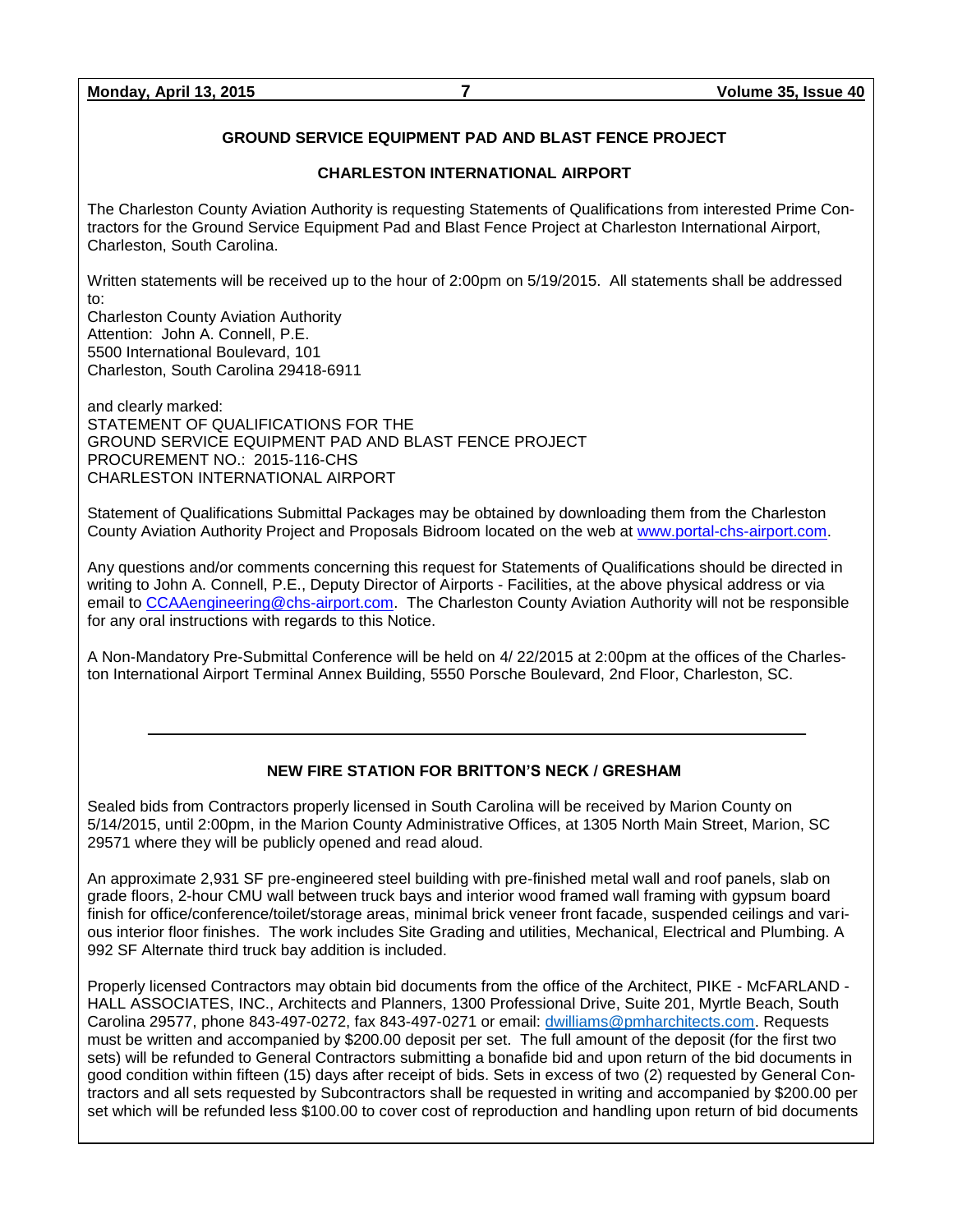**Monday, April 13, 2015 8 Volume 35, Issue 40**

in good condition within fifteen (15) days after receipt of bids. Partial sets to material suppliers will be issued at the cost of reproduction (no refund). No partial sets will be issued to major sub-contractors. CD's containing .pdf files of drawings and specifications will also be available for an additional non-refundable amount of \$200.00 (available through the Architect's office only).

Each bid must be accompanied by a bid guarantee of not less than FIVE PERCENT (5%) of the base bid, which may be a bid bond, issued by a bonding company that is on the approved list of the Treasurer of the United States, or a certified check made payable to the Owner. The successful bidder will be required to furnish Performance Bond and Labor & Material Payment Bond, each in the full amount of the contract sum, issued by a bonding company licensed to do business in South Carolina, and on the approved list of the Treasurer of the United States.

Bidding documents will be available for inspection at the offices of PIKE - McFARLAND - HALL ASSOCIATES, INC., Myrtle Beach, SC (by appointment) and Horry-Georgetown Homebuilders Association, Conway, SC; and on the online plan rooms of the following companies: McGraw-Hill Construction Data; Reed Construction Data and Hispanic Contractors (iSQft). Please note that the online plan rooms are for viewing only. Downloading of plans, specifications, or addenda is not permitted and will not get your company listed on the bidders list.

To be eligible for consideration, bids must comply with the laws of South Carolina, all conditions of the specifications, and must be made on the form provided, enclosed in an opaque sealed envelope bearing the name and license number of bidder and marked:

"A NEW FIRE STATION FOR: BRITTON'S NECK / GRESHAM" and delivered not later than date and hour mentioned above. A PRE-BID Conference for General Contractors and all Major Sub-Contractors will be held 4/30/2015 at 2:00pm. The Pre-Bid Conference will be held at the Marion County Administrative Offices, at 1305 North Main Street, Marion, SC 29571. General Contractors and All Sub-Contractors are strongly encouraged to attend. Owner reserves the right to reject any or all bids or certain portions of a bid as stipulated in the Form of Proposal, and to waive any minor informalities and technicalities in bidding, and to award the job in the best interest of the Owner. No bid shall be withdrawn for a period of sixty (60) days from the opening date.



**Description:** FURNISH/DELIVER 9 PULL TYPE FIRE PLOWS **Solicitation Number:** 5400009543 **Submit Offer By:** 04/29/2015 09:00am **Purchasing Agency:** SC Forestry Commission 5500 Broad River Road Columbia, SC 29212 **Buyer:** MELISSA FLEMING **Email:** [mfleming@forestry.state.sc.us](mailto:mfleming@forestry.state.sc.us) **Download Solicitation From:**  <http://webprod.cio.sc.gov/SCSolicitationWeb/solicitationAttachment.do?solicitnumber=5400009543>

**Description:** TRI-AXLE DUMP TRUCK **Solicitation Number:** 2015-19 **Delivery Point:** 1509 WALLAHA HWY, PICKENS SC 29671 **Submit Offer By:** 4/29/2015 2:00pm **Purchasing Agency:** PICKENS COUNTY, 222 McDaniel Avenue B-3, Pickens, SC 29671 **Buyer:** Ralph Guarino Jr. **Direct Inquiries To:** 864-898-5854 / [ralphg@co.pickens.sc.us](mailto:ralphg@co.pickens.sc.us) **Download Solicitation From:** [www.co.pickens.sc.us](http://www.co.pickens.sc.us/)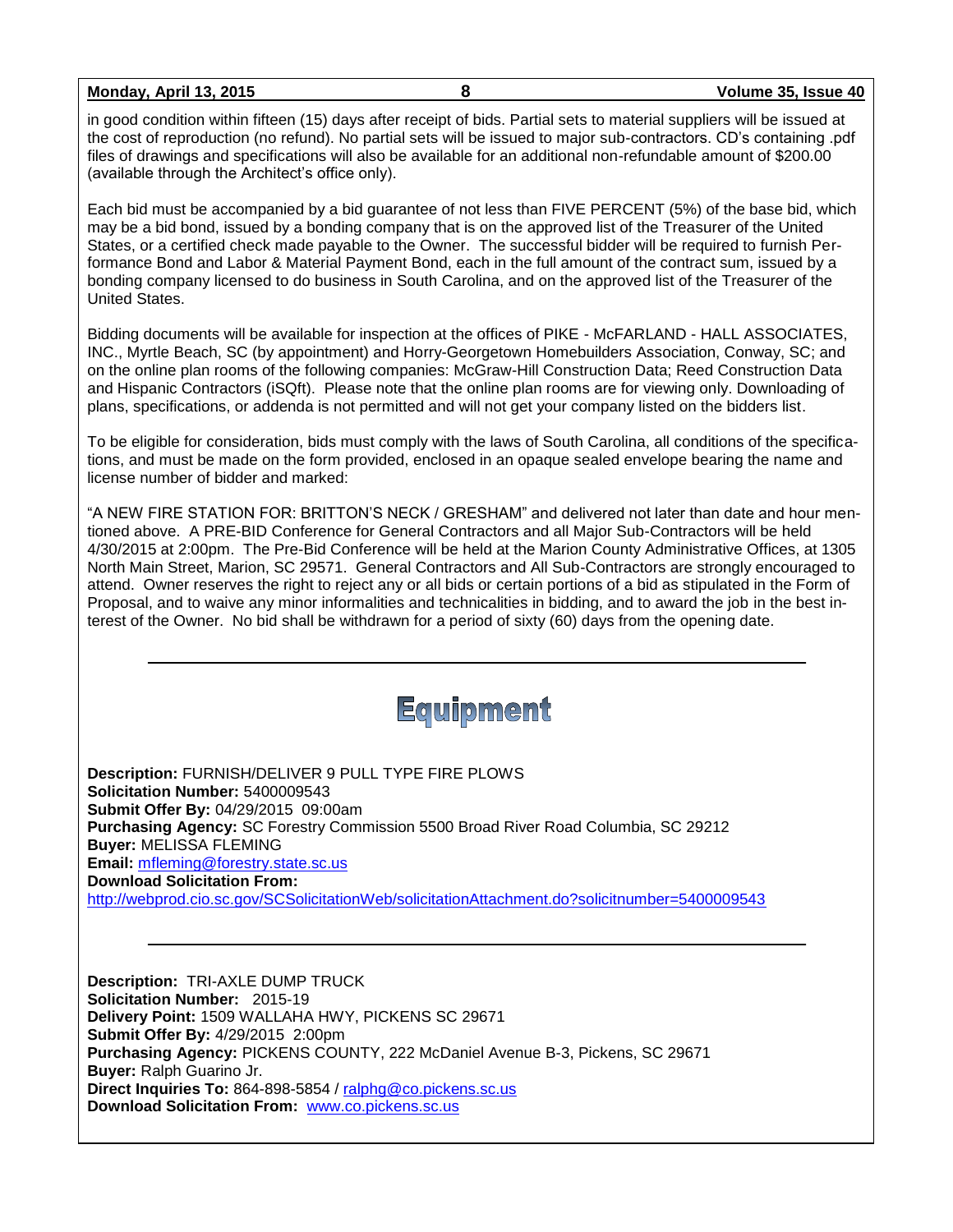#### **Monday, April 13, 2015 9 Volume 35, Issue 40**

**Description:** GAS ABSORPTION ANALYZER **Solicitation Number:** 60689861 **Delivery Point:** Clemson, SC **Submit Offer By:** 4/21/2015 2:15pm **Purchasing Agency:** Clemson University, Procurement Services, Administrative Services Bldg.,108 Perimeter Rd., Clemson, SC 29634 **Buyer:** Jody Burgess **Direct Inquiries To:** 864-650-8050, [jodyb@clemson.edu](mailto:jodyb@clemson.edu) **Download Solicitation From:** Online solicitations only. Solicitations can be viewed at [www.clemson.edu/cfo/procurement/vendors](http://www.clemson.edu/cfo/procurement/vendors)

**Description:** BASE PLATE FOR POWERTRAIN TESTING **Solicitation Number:** 60689861 **Delivery Point:** Greenville, SC **Submit Offer By:** 4/23/2015 2:15pm **Purchasing Agency:** Clemson University, Procurement Services, Administrative Services Bldg.,108 Perimeter Rd., Clemson, SC 29634 **Buyer:** Jody Burgess **Direct Inquiries To:** 864-650-8050, [jodyb@clemson.edu](mailto:jodyb@clemson.edu) **Download Solicitation From:** Online solicitations only. Solicitations can be viewed at [www.clemson.edu/cfo/procurement/vendors](http://www.clemson.edu/cfo/procurement/vendors)

**Description:** SEWER CAMERA SYSTEM **Solicitation Number:** IFB 2015-004 **Delivery Point:** Fountain Inn, South Carolina **Submit Offer By:** 5/22/2015 10:00am **Purchasing Agency:** City of Fountain Inn, 200 N. Main Street, Fountain Inn, SC 29644 **Buyer:** Public Works Dept., 864-409-3334 **Direct Inquiries To:** [lori.cooper@fountaininn.org](mailto:lori.cooper@fountaininn.org) **Download Solicitation From:** [www.fountaininn.org](http://www.fountaininn.org/)

**Description:** JERVEY STEAM LINE RE-ROUTE **Solicitation Number:** 60801281 **Delivery Point:** Clemson, SC **Submit Offer By:** 4/28/2015 1:45pm **Purchasing Agency:** Clemson University, Procurement Services, Administrative Services Bldg.,108 Perimeter Rd., Clemson, SC 29634 **Download Solicitation From:** Online solicitations only. Solicitations can be viewed at:

[www.clemson.edu/cfo/procurement/vendors](http://www.clemson.edu/cfo/procurement/vendors)

#### **TRUCKS -- BID: 15-082**

 Anderson County is accepting bids for (2) TWO TRUCKS, PICK-UP, ¾ TON, 4X4, CREW CAB, HEAVY DUTY, reference Bid 15-082 Bids must be received no later than 11:00am on 5/7/2015, sent to the attention of the Anderson County Purchasing Department, 101 S. Main St., Room 115, Anderson, SC 29624. Interested parties should contact Anderson County Purchasing Department at 864-260-4164 or request package at [www.andersoncountysc.org.](http://www.andersoncountysc.org/) To do so, click vendor form and information link located on the right side under the search bar at bottom of column and then fill in form that appears and a package will be emailed to you.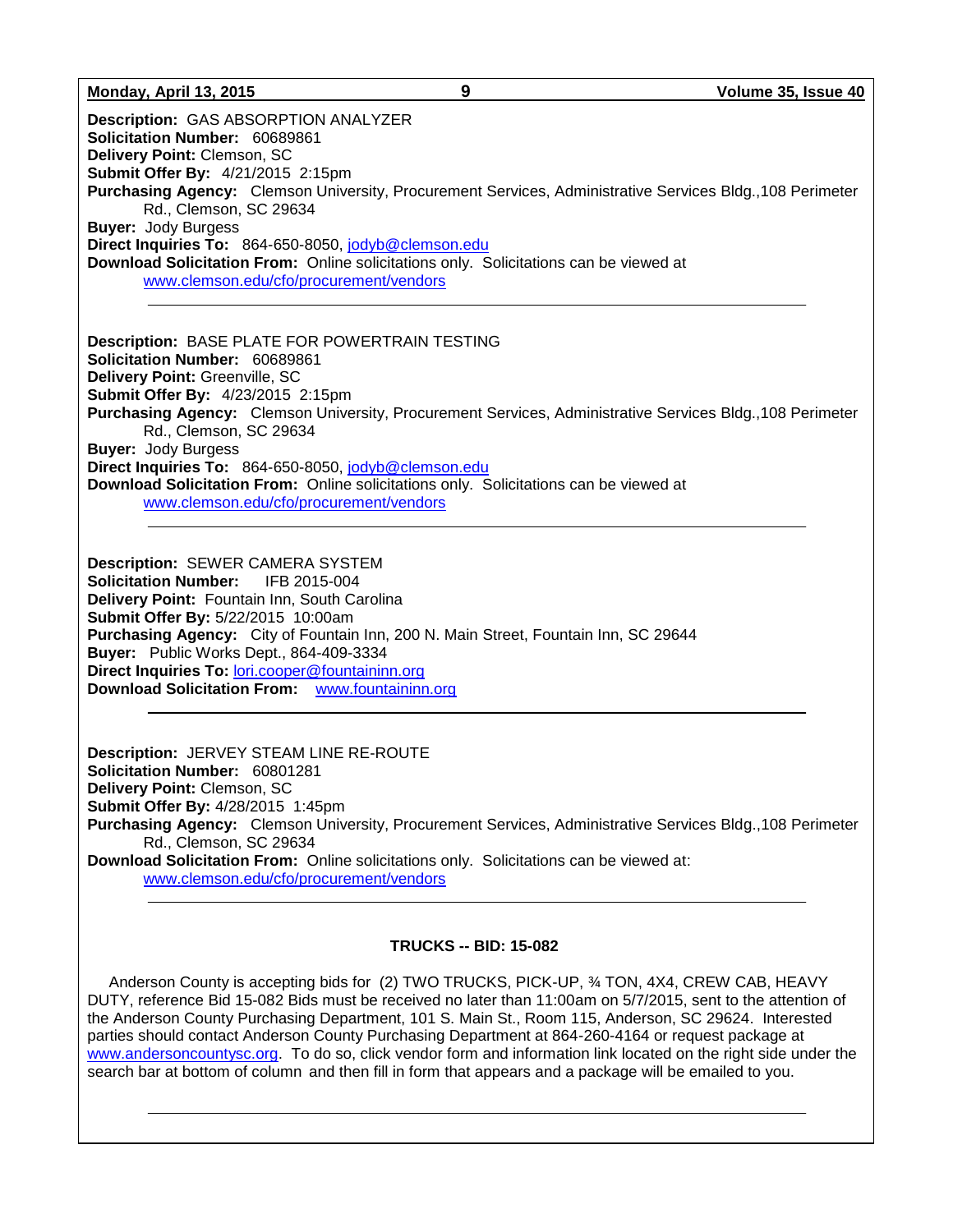**Monday, April 13, 2015 10 Volume 35, Issue 40**

#### **TRUCKS -- BID: 15-081**

Anderson County is accepting bids for TRUCKS, PICK-UP, ¾ TON, 4X4, CREW CAB, HEAVY DUTY, reference Bid 15-081. Bids must be received no later than 10:45am on 5/7/2015, sent to the attention of the Anderson County Purchasing Department, 101 S. Main St., Room 115, Anderson, SC 29624. Interested parties should contact Anderson County Purchasing Department at 864-260-4164 or request package at [www.andersoncountysc.org.](http://www.andersoncountysc.org/) To do so, click vendor form and information link located on the right side under the search bar at bottom of column and then fill in form that appears and a package will be emailed to you.

# **REPLACEMENT CONTROL SYSTEM FOR RECYCLE SLUDGE PUMPS AND BELT FILTER PRESS**

The Town of Kingstree is accepting sealed bids for the replacement of the control system operating the four (4) 20 HP, 480 VAC, 3 phase Recycle Sludge Pumps and the control system controlling the Belt Filter Press Feed Pump, Polymer Pump, and Booster Water Pump located at the wastewater treatment plant.

The existing Allen Bradley PLC programmable controllers with Panel View and the Allen Bradley Variable Frequency Drives are to be replaced with a control system capable of providing functionality as it exists currently. The existing RAS pumps must remain in service with one available for control replacement at a time. The existing controls for the Belt Filter Press Pumps can be changed in total by scheduling the change-over with the plant. All abandoned components must be removed from the enclosures during the retrofit. A licensed, insured, and bonded electrician shall perform the actual cabinet wiring. The replacement shall include the addition of individual pump circuit breakers to replace existing fuses. New line reactors and EMC filters for the variable frequency drives shall be included. Existing flow meters shall be reused.

Sealed bids will be accepted until 5/15/2015 at 2:00pm at Town Hall, 401 N. Longstreet St., Kingstree, SC 29556, at which time they will be read. All questions should be directed to Brice Floyd, Town of Kingstree, 843- 355-7484.

# **TRIPLE TRANSIT BICYCLE RACKS**

#### **IFB NO. 15-3493**

The City of Greenville for the Greenville Transit Authority (GTA) is requesting SEALED BIDS for 29 threeposition bike racks that will interface with the existing bumper mounting brackets.

The bid packet may be obtained online at<http://www.greenvillesc.gov/OMB/BidsRfps.aspx> or from the City of Greenville, Purchasing Division, 7th Floor, City Hall, 206 South Main Street, Greenville, South Carolina. Contact Maribel Diaz at e-mail: [mdiaz@greenvillesc.gov](mailto:mdiaz@greenvillesc.gov) or 864-467-4547.

Sealed Bids will be received in the City of Greenville's Purchasing Division, until 2:00pm on 5/4/2015. At said place and time, and promptly thereafter, all sealed bids that have been duly received will be publicly opened and read aloud. The deadline for questions is: 2:00pm on 4/27/2015.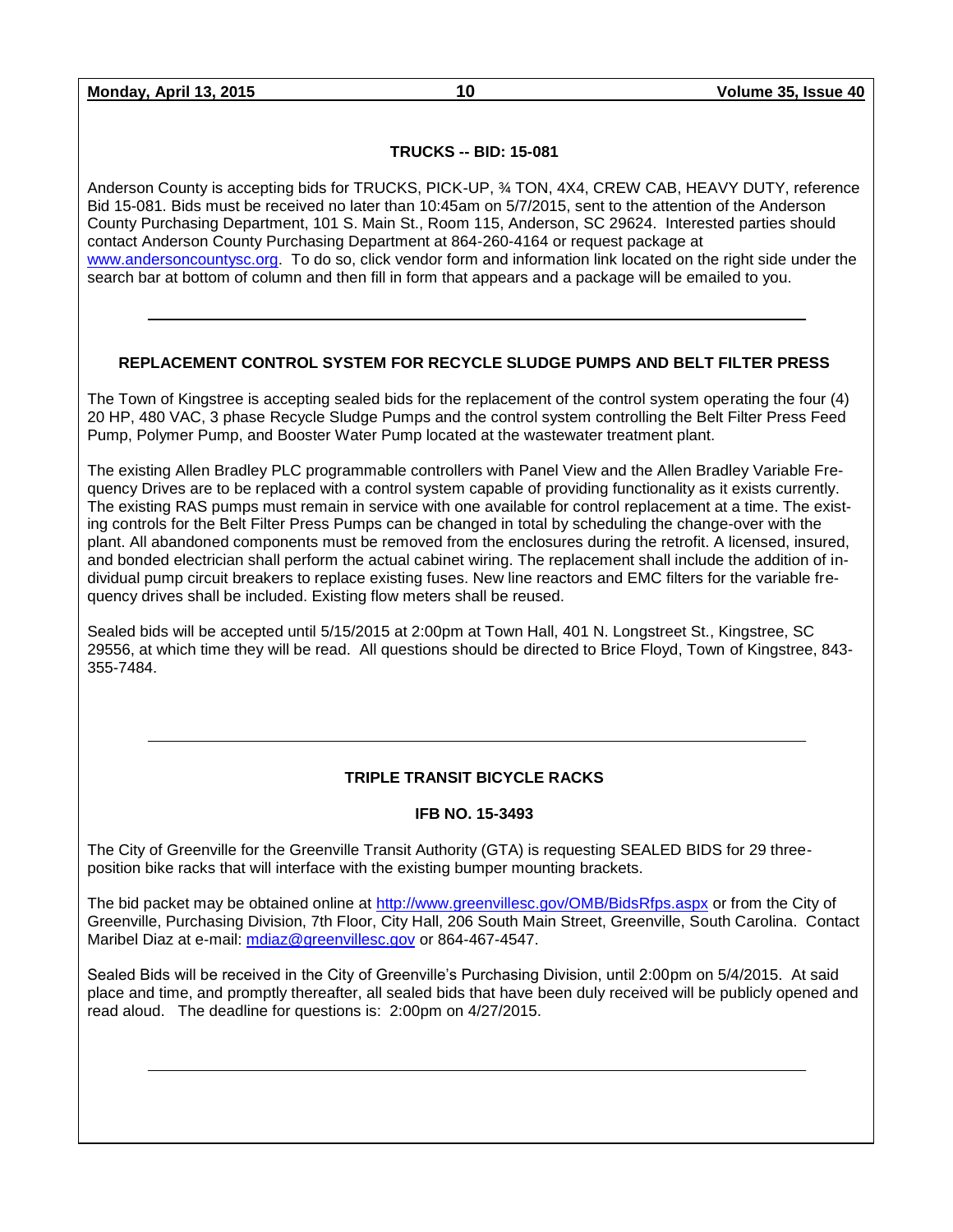**Monday, April 13, 2015 11 Volume 35, Issue 40**

# **Information Technology**

**Description:** BATTERY REPLACEMENTS **Solicitation Number:** 5400009514 **Submit Offer By:** 04/27/2015 2:00pm Purchasing Agency: Public Employee Benefit Authority 202 Arbor Lake Drive, Suite 200 Columbia, SC 29223-4554 **Buyer:** SUSAN MONDIER **Email:** [smondier@peba.sc.gov](mailto:smondier@peba.sc.gov)

**Download Solicitation From:** 

<http://webprod.cio.sc.gov/SCSolicitationWeb/solicitationAttachment.do?solicitnumber=5400009514>

**Description:** MAINTENANCE FOR WIRELESS PHONES **Solicitation Number:** RFB: 4929-04/13/15-5296-Z **Delivery Point:** 19 HAGOOD AVE., STE. 404, CHARLESTON, SC 29425 **Submit Offer By:** 4/21/2015 3:00pm **Buyer:** ARLO B. WALKER **Purchasing Agency:** MUSC **Direct Inquiries To:** Arlo B. Walker, 843-792-2343 **Download Solicitation From:** <http://academicdepartments.musc.edu/administration/>



# **Invitations for Minor Construction Quotes**

SCBO Notes referred to in State Agency advertisements appearing in the Minor Construction Section of SCBO can be found at [Click Here.](http://www.mmo.sc.gov/PS/general/scbo/SCBO_Notes_060512.pdf) Please verify requirements for non-State agency advertisements by contacting the agency/owner.

**Project Name:** TABLE ROCK STATE PARK TRAIL HEAD SIGN CONSTRUCTION **Project Number:** 3035-2015DS1 **Project Location:** Table Rock State Park - Pickens County South Carolina **Bid Security Required:** No **Performance Bond Required:** No **Payment Bond Required:** No **Construction Cost Range:** <\$25,000 **Description of Project:** Construction of masonry with manufactured stone veneer trail head sign. **Bidding Documents / Plans May Be Obtained From:** Agency or Download free at [www.scprtconstructionbids.com](http://www.scprtconstructionbids.com/) **Plan Deposit:** \$30.00, nonrefundable **Architect/Engineer:** SC Department of Parks, Recreation & Tourism **A/E Contact:** David R. Simms, P.E. **A/E Address:** 1205 Pendleton Street, Room 251, Columbia, SC 29201 **A/E E-mail:** [dsimms@scprt.com](mailto:dsimms@scprt.com) **A/E Telephone:** 803-734-0258 **A/E Fax:** 803-734-1017 **Agency/Owner:** SC Department of Parks, Recreation & Tourism **Name & Title of Agency Coordinator:** David R. Simms, P.E. **Address:** 1205 Pendleton Street, Room 251, Columbia, SC 29201 **E-mail:** [dsimms@scprt.com](mailto:dsimms@scprt.com) **Telephone:** 803-734-0258 **Fax:** 803-734-1017 **Bid Closing Date/Time:** 5/5/2015 1:00pm **Place:** Room 251 Brown Building **Hand Deliver Bids To:** David R. Simms, P.E., 1205 Pendleton Street, Room 251, Columbia, SC 29201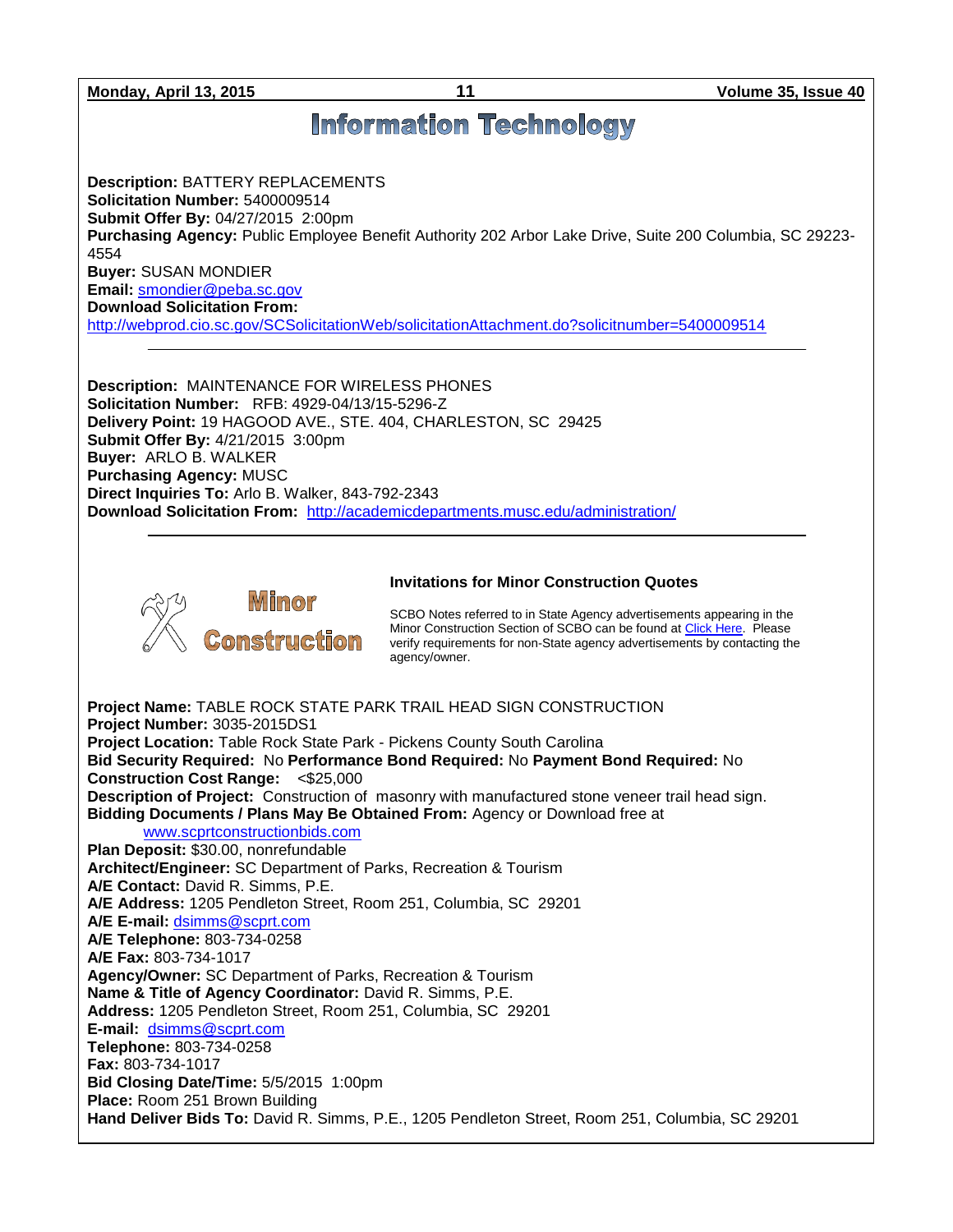**Monday, April 13, 2015 12 Volume 35, Issue 40**



**Description:** RFQ FOR DIALYSIS AND OTHER SERVICES **Solicitation Number:** RFQ: 655-BR **Delivery Point:** CHARLESTON, SC **Submit Offer By:** 5/7/2015 3:00pm **Purchasing Agency:** Medical University Hospital Authority **Buyer:** BERT S. RED, CPPO, CPPB **Direct Inquiries To:** 843-792-6841 / [redb@musc.edu](mailto:redb@musc.edu)

**Description:** ELECTRICAL LINE REPAIRS TO TTC BLDG. 920 CHILLER 2 **Solicitation Number:** 040115-280-35705-04/21/15 **Delivery Point:** North Charleston, SC 29406 **Submit Offer By:** 4/21/2015 2:00pm **Purchasing Agency:** Trident Technical College **Buyer:** Robert E Tyner. Call to schedule pre-bid appointment, 843-574-6279, [robert.tyner@tridenttech.edu](mailto:robert.tyner@tridenttech.edu) **Download Solicitation From:** [http://www.tridenttech.edu/about/departments/proc/ttc\\_solic.htm](http://www.tridenttech.edu/about/departments/proc/ttc_solic.htm)

# **PHOTOCOPIER / MULTIFUNCTIONAL COPY SERVICES**

York County is interested in soliciting the marketplace for competitive prices from qualified vendors for photocopier/multifunctional copy services. A mandatory pre-proposal conference to critique this RFP, to hear an overview of the expectations, and to ask/answer questions, will be held on 4/24/2015 at 10:00am. All interested vendors are requested to come to the York County Agricultural Building, Conference Room A, 6 S. Congress, St., York, SC 29745. This proposal is for view on the York County website [www.yorkcountygov.com/purchasing.](http://www.yorkcountygov.com/purchasing) Proposals will be received in the York County Purchasing Department, 6 S. Congress Street, York, SC 29745 until 11:00am on 5/8/2015, at which time said proposals will be publicly opened.

#### **UNITIZED MEALS**

York County is seeking sealed bids from qualified food service management companies for the furnishing of unitized meals to be served to children participating in the Summer Food Service Program. Direct inquiries concerning this bid to David Moore, Summer Feeding Administrator at 803-909-7168 email: [david.moore@yorkcountygov.com.](mailto:david.moore@yorkcountygov.com) Bids will be received in the York County Purchasing Department, 6 S. Congress St., York, SC 29745 until 11:00am on 4/30/2015, at which time said bids will be publicly opened. The bid is listed on the York County Purchasing web site at [www.yorkcountygov.com/purchasing.](http://www.yorkcountygov.com/purchasing)

#### **DELIVERY OF CONSTRUCTION AGGREGATES TO ABBEVILLE COUNTY**

Abbeville County is accepting sealed bids for the delivery of stone products. Products will be delivered to the Abbeville County Public Works Office located at 1094 Gassoway Farm Rd., Abbeville, SC 29620 or to a stockpile location near Due West, SC in the Northwest section of Abbeville County. Bids for delivery should include a per unit price including all applicable taxes/fees hauled from any of the following quarries: Vulcan Materials (Anderson and Greenwood quarries), Hanson Aggregates (Anderson quarry), and McClanahan Stone (Elberton, GA quarry). For questions regarding this bid and to receive a bid form contact Daniel Shaw, Public Works Director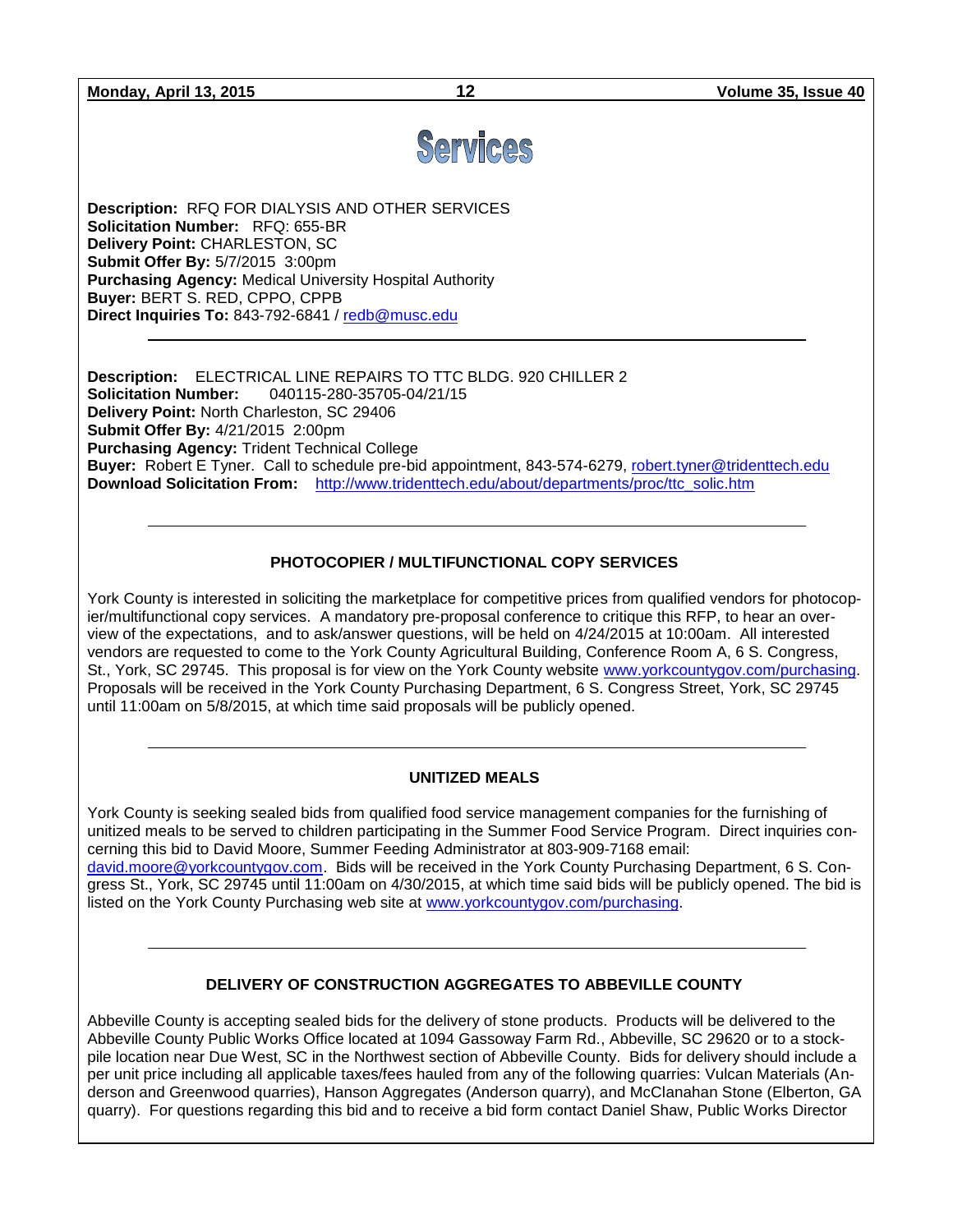| <b>Monday, April 13, 2015</b> |  |  |
|-------------------------------|--|--|
|-------------------------------|--|--|

at 864-446-8473 or [dshaw@abbevillecountysc.com.](mailto:dshaw@abbevillecountysc.com) Bids will be received at the Abbeville County Public Works Office located at 1094 Gassoway Farm Rd., Abbeville, SC 29620 until 11:00am on 5/26/2015 at which time each bid will be publicly opened and read aloud. One contract will be awarded for delivery services based on the lowest unit prices when combined with bid prices for materials. This contract shall be for an initial term of one (1) year beginning 7/1/2015 and ending 6/30/2016.

#### **CONCESSION SERVICES**

#### **SOLICITATION NUMBER: 15-B020S**

The City of Charleston is accepting Bids for Concession Services for City Related Events. The City will receive bids until 5/6/2015 at 12:00am at 145 King Street, Suite 104, Charleston, SC 29401. The solicitation will be available upon request and may be obtained by submitting a request to: Chenette L. Singleton, by fax (843-720- 3872) or mailing to the above address. You may also obtain a copy of the solicitation by going to our website: [www.charleston-sc.gov,](http://www.charleston-sc.gov/) enter the Bidline page.

# **DISASTER DEBRIS REMOVAL**

The Town of Summerville is seeking sealed bids from contractors to provide services necessary to ensure prompt removal and disposal of debris resulting from a disaster event. Bid packages will be available beginning 4/13/2015 between 8:30am and 5:00pm from the Purchasing Agent at Summerville Town Hall, 200 S. Main Street, Summerville, SC 29483 or by visiting our website at: [http://summervillesc.gov/index.asp?SEC=6EEDD546-E1F6-45AE-8693-0AFBC483FA62&Type=B\\_LIST](http://summervillesc.gov/index.asp?SEC=6EEDD546-E1F6-45AE-8693-0AFBC483FA62&Type=B_LIST)

Sealed bids will be accepted until 2:00pm on 5/27/2015, at which time the sealed bids will be opened and publicly read in the  $2<sup>nd</sup>$  floor training room in the Summerville Town Hall Annex located at 200 S. Main Street, Summerville, SC 29483. Late bids will not be accepted, no exceptions**.**

Questions concerning the enclosed specifications may be directed to [Tracy](mailto:DBest@SummervilleSC.gov) Owens at 843-851-4201.

All bids must be sealed and clearly marked **Disaster Debris Removal** and submitted to:

**Disaster Debris Removal** Town of Summerville Attn: Tracy Owens Purchasing Agent 200 S. Main Street Summerville, SC 29483



**Description:** PROVIDE THE CITY WITH VARIOUS SIZED AMERICAN FLAGS, STATE OF SOUTH CAROLINA AND CITY FLAGS **Solicitation Number:** PUR623 **Delivery Point:** Rock Hill, SC **Submit Offer By:** 4/30/2015 1:00pm **Purchasing Agency:** City of Rock Hill Operations Center Purchasing Office, 757 S. Anderson Rd., Building 103, Rock Hill, SC 29730 **Buyer:** Marty Burr, Performance Manager **Direct Inquiries To:** Marty Burr 803-329-5551 or [mburr@cityofrockhill.com](mailto:mburr@cityofrockhill.com) **Download Solicitation From:** [www.cityofrockhill.com](http://www.cityofrockhill.com/)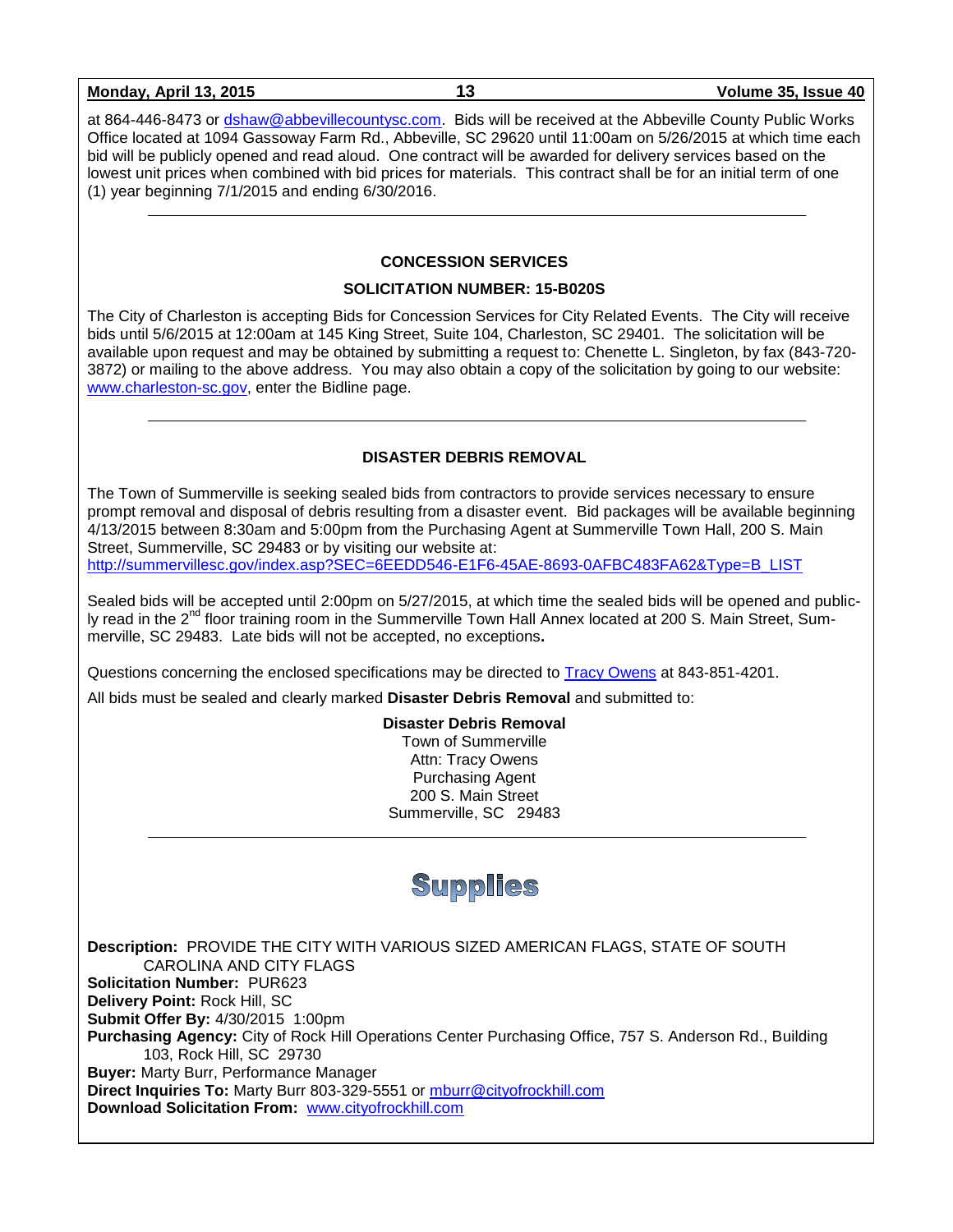**Description:** RECYCLABLE TEXTILES **Solicitation Number:** 5400009534 **Submit Offer By:** 04/28/2015 10:00am **Purchasing Agency:** SC Department of Corrections 4420 Broad River Road Columbia, SC 29210 **Buyer:** MELISSA MIMS **Email:** [Mims.Melissa@doc.state.sc.us](mailto:Mims.Melissa@doc.state.sc.us) **Download Solicitation From:**  <http://webprod.cio.sc.gov/SCSolicitationWeb/solicitationAttachment.do?solicitnumber=5400009534>

**Description:** MEDICAL COTS AND LINENS **Solicitation Number:** 5400009545 **Submit Offer By:** 04/28/2015 2:30pm **Purchasing Agency:** SC DHEC 2600 Bull Street Columbia, SC 29201-1708 **Buyer:** REBECCA NICHOLS **Email:** [NICHOLRJ@dhec.sc.gov](mailto:NICHOLRJ@dhec.sc.gov) **Download Solicitation From:**  <http://webprod.cio.sc.gov/SCSolicitationWeb/solicitationAttachment.do?solicitnumber=5400009545>

**Description:** WELCOME SIGN FOR LANDRUM WELCOME CENTER **Solicitation Number:** 5400009531 **Site Visit:** Appointment not required. Landrum Welcome Center, 200 Interstate 26 Eastbound, Landrum, SC 29356 **Submit Offer By:** 04/28/2015 3:00pm **Purchasing Agency:** SC Dept Parks, Recreation & Tourism 1205 Pendleton Street, Room 517 Columbia, SC 29201 **Buyer:** JAMES JACKSON **Email:** [Jjackson@scprt.com](mailto:Jjackson@scprt.com) **Phone:** 803-734-1302 **Download Solicitation From:**  <http://webprod.cio.sc.gov/SCSolicitationWeb/solicitationAttachment.do?solicitnumber=5400009531>

**Description:** CEDAR CREEK EDGEFIELD CO. BRIDGE & CRANE **Solicitation Number:** 5400009499 **Submit Offer By:** 05/05/2015 10:00am **Purchasing Agency:** Procurement Office 955 Park Street Room 101 Columbia, SC 29201-3976 **Buyer:** JANICE DIXON **Email:** [DIXONJY@SCDOT.ORG](mailto:DIXONJY@SCDOT.ORG) **Download Solicitation From:**  <http://webprod.cio.sc.gov/SCSolicitationWeb/solicitationAttachment.do?solicitnumber=5400009499>

**Description:** PORTABLE AUDIOMETERS AND VISION SCREENERS **Solicitation Number:** 2015-044 **Delivery Point:** Chapin, SC 29036 **Submit Offer By:** 4/23/2015 11:00am **Purchasing Agency:** School District Five of Lexington and Richland Counties, 1020 Dutch Fork Road, Irmo, SC 29063 **Buyer:** Bruce Shealy, 803-476-8148, [bgshealy@lexrich5.org](mailto:bgshealy@lexrich5.org) **Direct Inquiries To:** [D5Bids@Lexrich5.org](mailto:D5Bids@Lexrich5.org)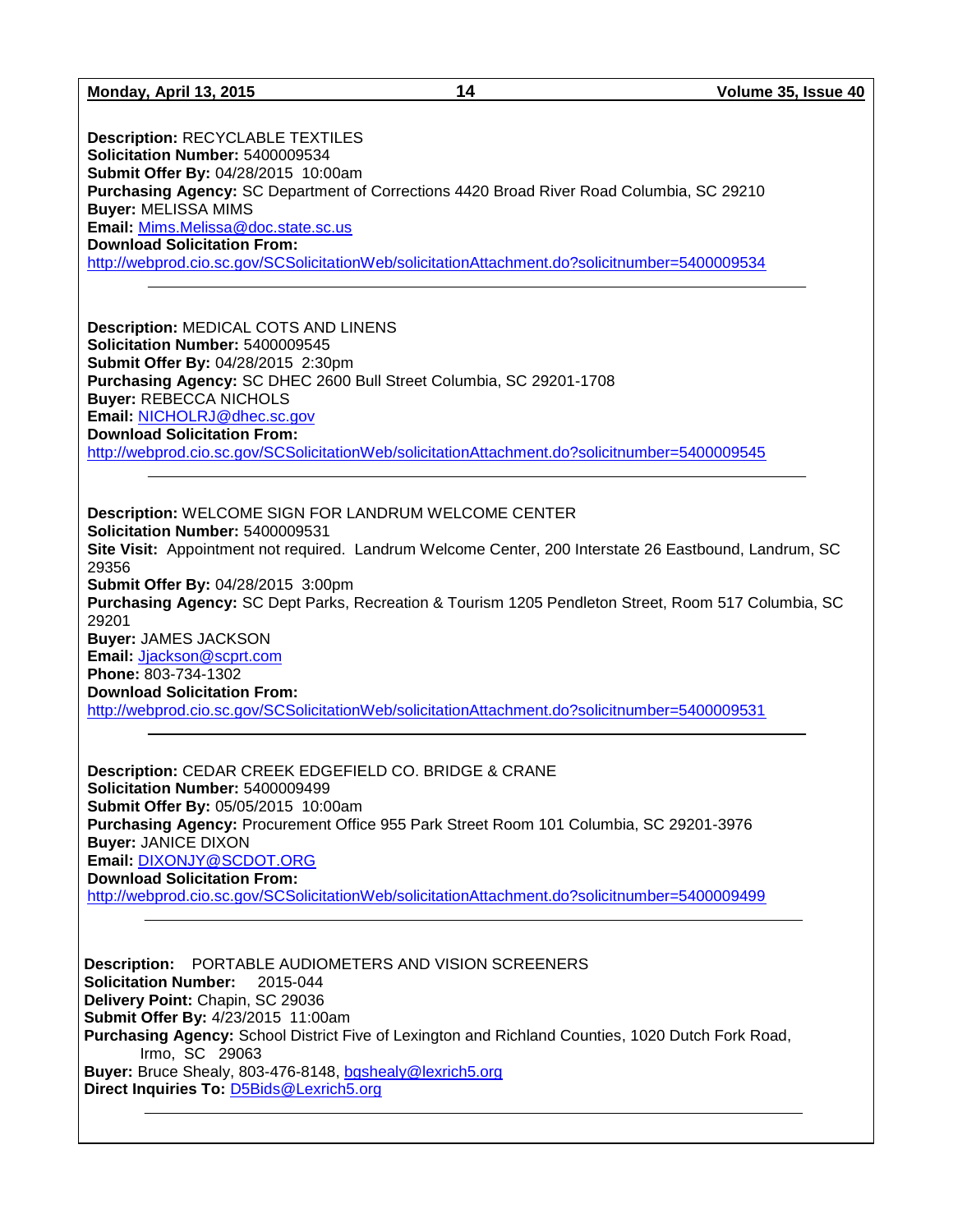#### **SCDJJ DILUTION CONTROL SYSTEM AND SUPPLIES**

The SC Department of Juvenile Justice is requesting information from interested manufacturers for the purpose of participating in a request for information and evaluation process for dilution control systems and supplies for its locations in Columbia, Ridgeville, and Union, SC.

SCDJJ will evaluate Manufacturer's responses to the Agency requirements. This evaluation may include a demonstration of the proposed systems. Manufacturers whose systems are chosen by the evaluation panel will be included in the bidder's list for an upcoming solicitation for which their dealers may participate.

Manufacturers must be able to provide window cleaner, disinfectant, degreaser, deodorizer, hard surface cleaner, and floor cleaner. Proposed supplies must have available options for food preparation and service areas along with licensed medical facility cleaning. The Agency prefers green chemicals where applicable.

Manufacturers chosen to move forward into the solicitation process will have the ability to provide local in service training to SCDJJ staff and provide a certificate of completion of training on an ongoing basis. Manufacturers chosen will have the ability to provide quick response to any repairs or service needed on their systems and the ability to install these systems at the identified SCDJJ locations.

Only those manufacturers responding to the request for information will be invited to participate in any future procurement process regarding these systems.

To receive a copy of the Request for Information Requirements; contact Stephen Pullie, SCDJJ Procurement Director, by 4/27/2015. He can be reached at 803-896-5643 or [SLPULL@SCDJJ.NET.](mailto:SLPULL@SCDJJ.NET)

# **CONSTRUCTION AGGREGATES FOR ABBEVILLE COUNTY**

Abbeville County is accepting sealed bids for the purchase of construction aggregates. Bids should include a per unit price including all applicable taxes/fees for the purchase of; 12,000(+-) tons of Crusher-Run, 2,000(+-) tons of 3" Surge, 1,500(+-) tons of #5 Stone, and 250(+-) tons of Class B Riprap. For questions regarding this bid and to receive a bid submittal form contact Daniel Shaw, Public Works Director at 864-446-8473 or [dshaw@abbevillecountysc.com.](mailto:dshaw@abbevillecountysc.com) Bids will be received at the Abbeville County Public Works Department office located at 1094 Gassoway Farm Rd., Abbeville, SC 29620 until 10:00am on 5/26/2015 at which time each bid will be publicly opened and read aloud. One contract will be awarded for all materials based on the lowest unit prices when combined with bid prices for delivery. This contract shall be for an initial term of one (1) year beginning 7/1/2015 and ending 6/30/2016.

# NOTICES

#### **VENDORS, DON'T NEGLECT TO CHECK THE STATE'S FIXED PRICE BIDS**

If authorized by the original solicitation, the State may use "competitive fixed price bidding" to create procurements with an open response date. These fixed price bids are advertised in SCBO once, but the solicitation may provide for bids to be accepted continuously or periodically during the contract term. The links below take you to a listing of all open solicitations conducted by the central purchasing office using the competitive fixed pricing bidding rules.

> Fixed Price Bids - [Information Technology](http://www.mmo.sc.gov/PS/vendor/PS-vendor-fixed-price-bids-it.phtm) (Open Response Date) [Fixed Price Bids -](http://www.mmo.sc.gov/PS/vendor/PS-vendor-fixed-price-bids-ss.phtm) Supplies & Services (Open Response Date)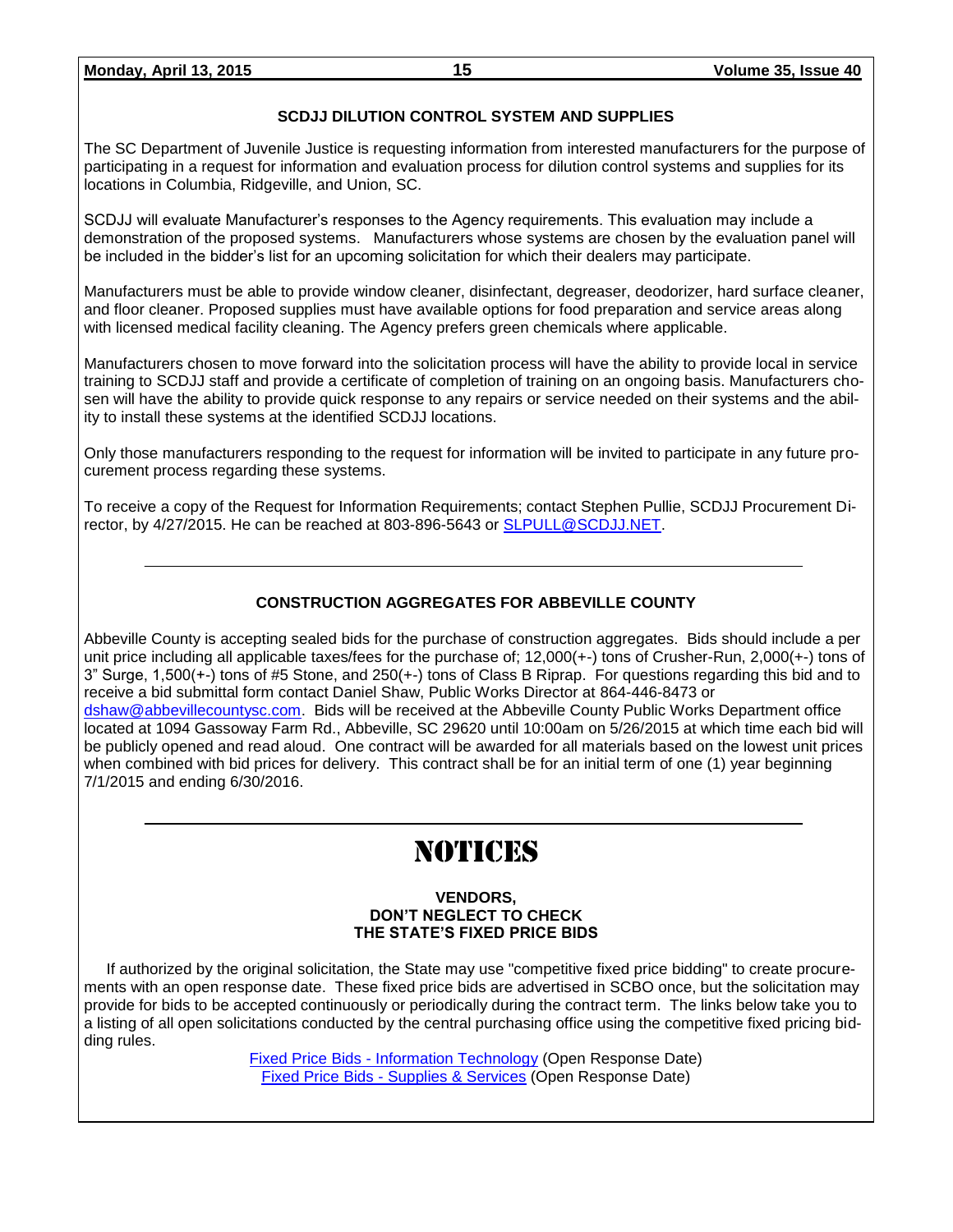#### **INSPECTOR GENERAL'S FRAUD HOTLINE**

(State Agency fraud only)

1-855-723-7283 / [http://oig.sc.gov](http://oig.sc.gov/)

#### **COMMENTS?**

State Procurement Office Information Technology Management Office State Engineer's Office Office of Audit & Certification Office of Program Support

The Division of Procurement Services encourages you to make your comments via the following methods: Customer Comment System:<http://www.mmo.sc.gov/PS/ccs/MMO-ccs-index.phtm> Telephone 803-737-0600

# **Cooperative Purchasing Notices**

# **NOTICE OF INTENTION TO JOIN A MULTI-STATE COOPERATIVE PROCUREMENT FOR**

# **AFTERMARKET AUTOMOTIVE PARTS**

This is public notice that the State of South Carolina, Materials Management Office, proposes joining with the State of California, Department of General Services, Procurement Division (DGS-PD) to establish a comprehensive, statewide, multiple award contract(s) with a qualified vendor(s) to provide Aftermarket Automotive Parts. The State of California, as lead state on behalf of the Western States Contracting Alliance (WSCA), will issue a Request for Proposal (RFP), for the purpose of establishing multiple award contracts to be used by the State of California, California Eligible Contract Users, Participating States & their eligible entities that have signed a Participating Addendum. Additional States may join at a later time by signing a Participating Agreement. The resultant contracts will have an initial term of three (3) years with options to extend the contract(s) for a maximum contract period of five (5) years.

The solicitation may be viewed at: [https://www.bidsync.com/bidsync-app](https://www.bidsync.com/bidsync-app-web/vendor/links/BidDetail.xhtml?bidid=1975666&roundId=null)[web/vendor/links/BidDetail.xhtml?bidid=1975666&roundId=null](https://www.bidsync.com/bidsync-app-web/vendor/links/BidDetail.xhtml?bidid=1975666&roundId=null) 

Lead State: State of California - Department of General Services, Procurement Division

Request for Proposal Number: RFP DGS-1304-017

Closing Date & Time: 04/20/2015 - 8:00pm Eastern Standard Time

Participating states (currently total 10): Alaska, Arkansas, Hawaii, Montana, Nevada, North Dakota, Rhodes Island, South Dakota, Utah, and Vermont.

Contracts will be established with authorized vendors only.

The contact for this Request for Proposal is Cynthia Okoroike, Procurement Division, Department of General Services 707 Third Street, 2nd Floor, MS 2-202, West Sacramento, CA 95605 Email: cyn-thia.okoroike@dgs.ca.gov

If you would like to discuss South Carolina's participation in this cooperative procurement with the State of California, please email Kimber Craig at [KCraig@mmo.sc.gov.](mailto:KCraig@mmo.sc.gov)